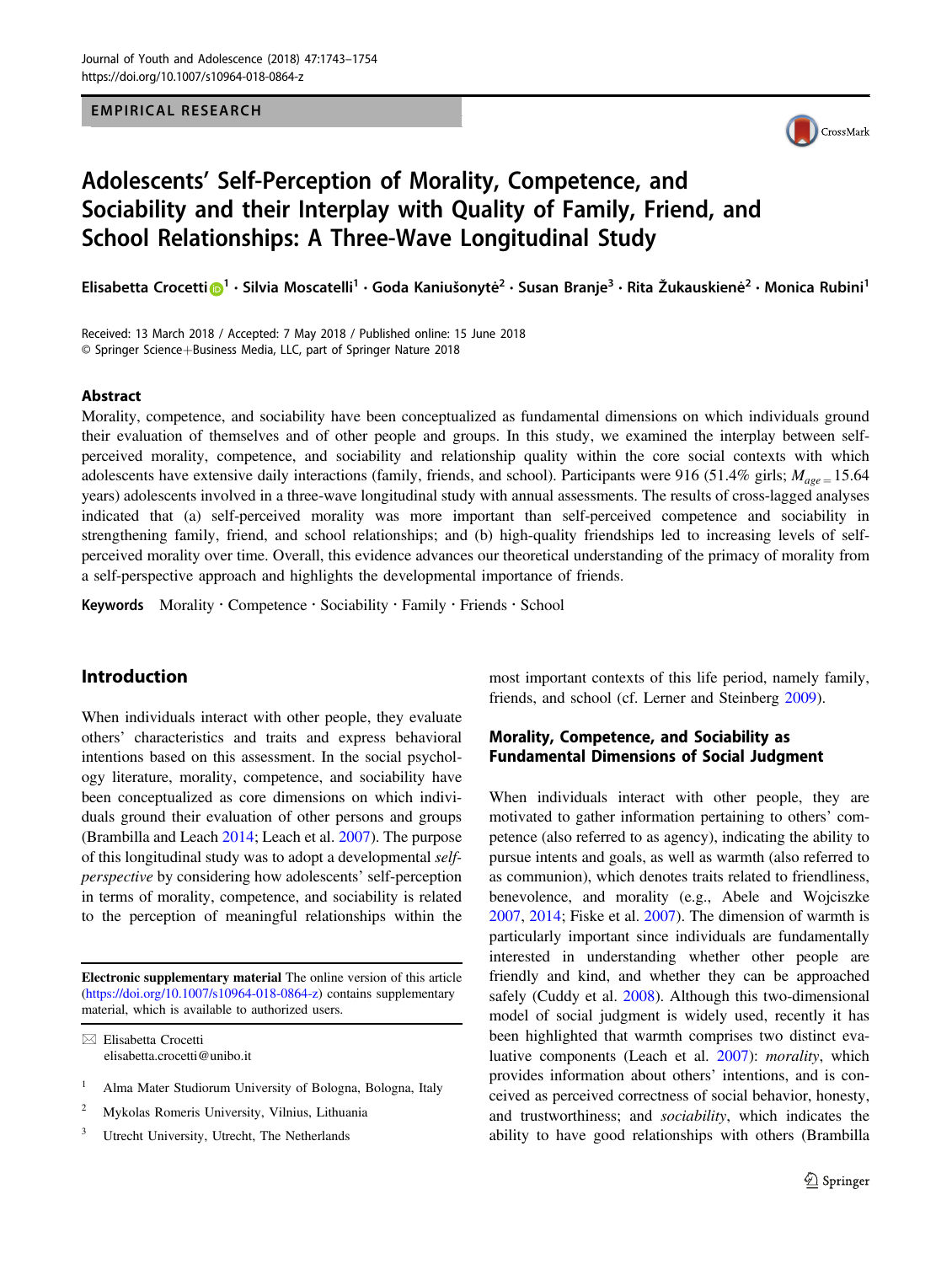and Leach [2014](#page-9-0); Leach et al. [2015](#page-10-0)). Empirical research has shown that this more refined three-dimensional model comprising morality, sociability, and competence provides a better fit to the data than the bi-dimensional model consisting of warmth (in which morality and sociability are grouped together) and competence (Leach et al. [2007](#page-10-0)). This shows the heuristic value of considering the three dimensions as distinct.

Consistent with the three-dimensional model of social judgment (Leach et al. [2007](#page-10-0)), morality, competence, and sociability make unique contributions to other-perception (Brambilla and Leach [2014](#page-9-0)). Notably, traits related to morality are far more important than other characteristics in shaping person as well as group perceptions (e.g., Goodwin et al. [2014;](#page-10-0) Moscatelli et al. ([2018\)](#page-10-0)). In fact, people make spontaneous inferences about other's trustworthiness on the basis of very little information, and evaluations of morality which are made as soon as 100 ms after presentation of a face, tend to be more stable in time than evaluations along other dimensions (Willis and Todorov [2006](#page-11-0)). Trustworthiness is also considered as the most desirable characteristic for an ideal person to possess (Cottrell et al. [2007\)](#page-9-0) and predicts the global impression of individuals and groups better than information pertaining to competence and sociability (e.g., Goodwin et al. [2014](#page-10-0)). Recently, it has been shown that competent and sociable people are evaluated positively only when they are also moral (Landy et al. [2016\)](#page-10-0). Furthermore, people also show an enhanced capacity to temporally synchronize their actions with unknown others who are high versus low in morality, whereas behavioral synchrony is not affected by others' perceived sociability (Brambilla et al. [2016\)](#page-9-0). Taken together, this evidence points to the primacy of morality in others' perception.

As much as morality, competence, and sociability are used for assessing and judging others' traits and behaviors, they are likely to play also a key role in self-perception. More specifically, self-perception refers to "attributes or characteristics of the self that are consciously acknowledged by the individual through language—that is, how one describes oneself" (Harter [1999](#page-10-0); p. 3). In this vein, individuals can evaluate themselves assessing the extent to which they possess the traits of morality, competence, and sociability.

So far, most research assuming a self-perspective approach has been conducted by adopting a bidimensional model of social judgment, addressing how individuals evaluate themselves in terms of morality and competence (Abele and Wojciszke [2007](#page-9-0); Wojciszke [2005](#page-11-0)). This literature has indicated that usually individuals perceive themselves as more moral, but not more competent, than others (i.e., the Muhammad Ali effect; Allison et al. [1989;](#page-9-0) Van Lange and Sedikides [1998\)](#page-11-0). Thus, a self-serving bias in self-perception, such that the self is generally

perceived as "holier than thou" (Epley and Dunning [2000\)](#page-10-0), has been documented.

However, less is known on the relational and social implications of self-perceived morality, competence, and sociability. This study sought to address this gap in the literature in a twofold way, by examining how these dimensions have an impact on the ways in which individuals perceive relationships across different contexts and, at the same time, are shaped by such relationships. Such contribution is in line with Harter's [\(1999](#page-10-0)) developmental perspective, according to which self-perception matters since they it has significant implications for understanding how individuals adapt to their social reality and, simultaneously, this self-perception is strongly rooted in relationships unfolding in main developmental contexts. In this vein, a cross-fertilization approach was adopted by combining the three-dimensional model of social judgment comprising morality, competence, and sociability (Leach et al. [2007](#page-10-0)) and a developmental perspective according to which these dimensions can form resources that individuals put into play within the most important contexts of their lives, namely family, friends, and school.

# The Role of Morality, Competence, and Sociability in Structuring Social Relationships in Adolescent Contexts

In adolescence, family (e.g., Laursen and Collins [2009\)](#page-10-0), friends (e.g., Brown and Larson [2009\)](#page-9-0), and school (e.g., Elmore [2009\)](#page-10-0) contexts represent the main pillars for the development of young people. On the one hand, parentchild relationships tend to become more conflictual in adolescence (e.g., De Goede et al. [2009\)](#page-10-0). On the other hand, adolescents and their parents report that their relationships are appraised positively (Arnett [1999\)](#page-9-0) and, although they may disagree on issues related to personal appearance (e.g., clothing style) and daily organization (e.g., curfews), they share core values (such as the importance of honesty and education). Moreover, adolescents and their parents retain a strong sense of connectedness and mutual affection (Smetana et al. [2006\)](#page-11-0). Changes in parent-child relationships can be understood considering the adolescents' normative pursuit of autonomous goals and search for their own identity (e.g., Crocetti et al. [2017,](#page-9-0) [2011\)](#page-10-0) that go together with an increment of friendships (Tsai et al. [2013](#page-11-0)).

In fact, adolescents spend increasingly less time with family and more time with their friends (Brown and Larson [2009](#page-9-0)), which become important and salient sources of support (Tarrant [2002](#page-11-0)). Identification with friends has strong implications for adolescents' development of personal identity (Albarello et al. [2018\)](#page-9-0), because in the context of friendships adolescents can experiment themselves, considering alternatives and trying out different behaviors, and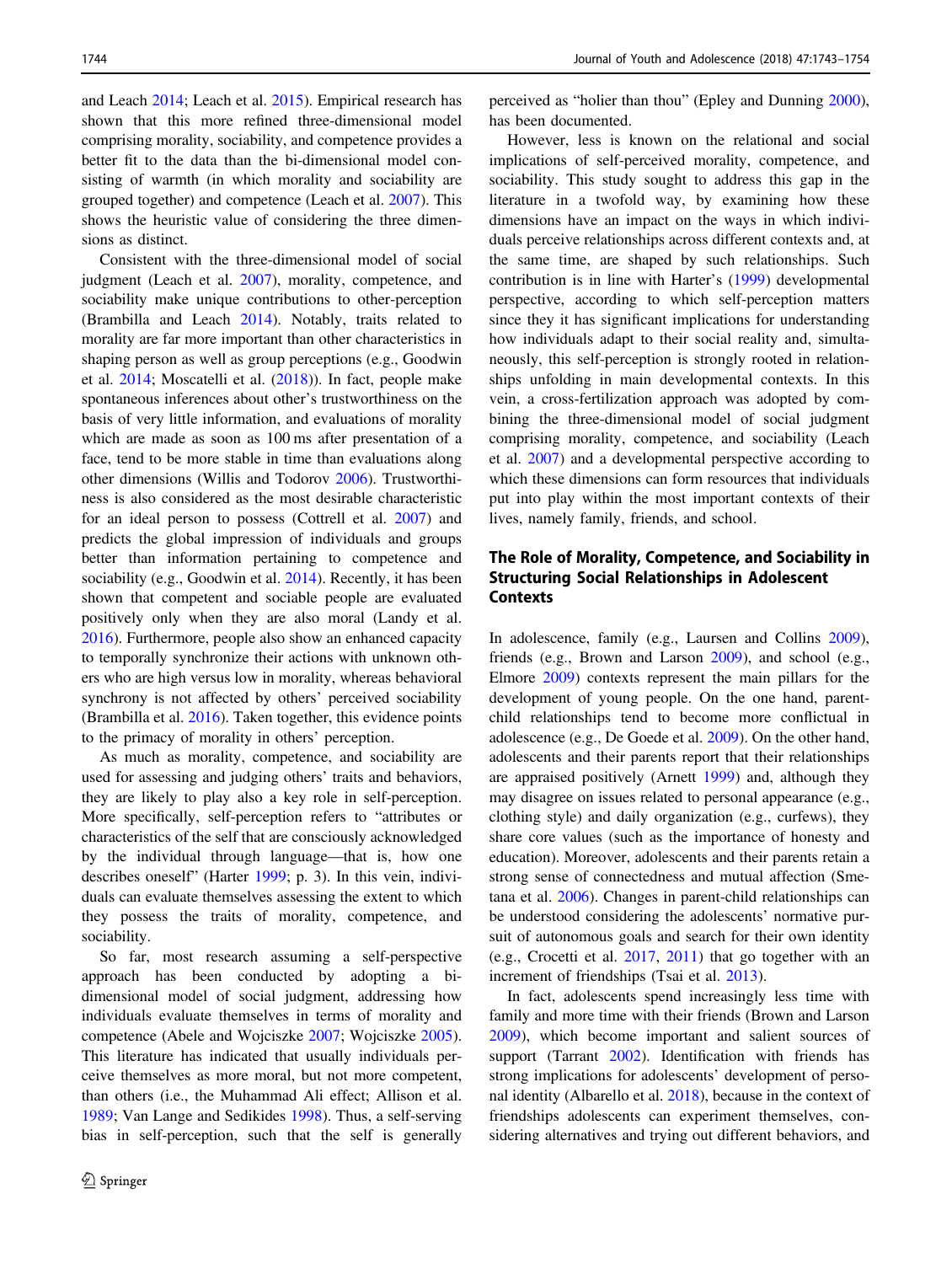can observe the consequences of their and others' action. Such experiences are of utmost importance for their selfperception.

At the same time, adolescents have continuous and consistent interactions in the school context, with both teachers and classmates. Such relationships are influential for adolescents' self-understanding and for developing a personal orientation towards institutions (Rubini and Palmonari [2006\)](#page-10-0). Thus, in family, peer, and school contexts, adolescents have meaningful experiences with their parents, friends, teachers, and classmates that are important for developing their own identity and personality (e.g., Crocetti et al. [2017](#page-9-0); Erentaitė et al. [2018](#page-10-0)).

In addition, transactional models of development (e.g., Sameroff [2009](#page-10-0)) suggest that as adolescents develop and achieve a secure sense of identity, together with personal and social skills, they improve their relationships with significant others (for a review, see Meeus [2016\)](#page-10-0). Consistent with this reasoning, self-perceived morality, competence, and sociability can work as resources that individuals use to implement or strengthen relationships within different social contexts. Thus, the purpose of this study was to examine the combined effect of one's own perceived morality, competence, and sociability on relationship quality, referring to the extent to which adolescents have warm and supportive relationships with parents, friends, teachers, and classmates (e.g., Lerner and Steinberg [2009\)](#page-10-0).

Building upon the social psychology literature on social judgment (e.g., Brambilla and Leach [2014](#page-9-0)), a primacy of morality can also be hypothesized within a developmental perspective. More specifically, since it has been consistently proved that individuals rely more on morality (rather than on competence and sociability) in the process of evaluating other people and groups (Landy et al. [2016](#page-10-0); Leach et al. [2007\)](#page-10-0), when shifting to a self-perspective approach it can be expected that morality would emerge as the resource that is most important to strengthen interpersonal relationships in multiple social contexts.

# The Other Side of the Story: How Family, Friend, and School Relationships Can Enhance Adolescents' Self-Morality, Competence, and Sociability

In their family, friend, and school contexts, adolescents can play different roles (Sherif and Sherif [1964](#page-11-0)), identify with meaningful others (Bandura [1977\)](#page-9-0), learn social skills, achieve new competences, and increase their knowledge of formal and informal norms and rules (Emler and Reicher [1995](#page-10-0); Rubini and Palmonari [2006](#page-10-0); Menegatti and Rubini, [2012](#page-10-0)). Although these contexts are important for adolescent growth, until now most research has examined the separate influence of each context on adolescent developmental outcomes (e.g., family influences on adolescents' empathy and prosocial behavior;

Yoo et al. [2013](#page-11-0)), or it included up to two contexts (e.g., family and friend influences on adolescent identity; Meeus et al. [2002\)](#page-10-0). Only a minority of studies has comprehensively investigated the combined effects of family, friend, and school contexts on adolescent adjustment and problem behaviors (e.g., family, friend, and school influences on adolescent alcohol use; Shortt et al. [2007](#page-11-0)). More specifically, parental relationships were the most consistent protective factor for decreasing suicidal attempts and, but only for boys with prior suicidal attempts, school relationships amplified the positive effects of parental relationships when peer relationships were poor (Kidd et al. [2006](#page-10-0)). However, this centrality of family relationships was not confirmed by Way and Robinson [\(2003\)](#page-11-0), who found that, among ethnic minority low-SES adolescents, school relationships were more impactful on selfesteem and depressive symptoms. Thus, more research on the combined effects of these three main contexts is needed. The current study sought to advance this line of study by examining the combined effects of relationships in family, friend, and school contexts on adolescent development of symbolic resources.

All the experiences that adolescents have across different contexts might influence their self-perceived morality, competence, and sociability (Harter [1988](#page-10-0), [1999\)](#page-10-0). This reasoning is rooted in theories on self-perception (Cooley [1902](#page-9-0); Leary [2005](#page-10-0)), according to which self-views are grounded on social interactions with significant others. For instance, when individuals consolidate their interpersonal relationships and receive positive feedbacks about their behavior, they perceive this as a social validation of themselves (Christy et al. [2016](#page-9-0); Crocetti et al. [2016\)](#page-10-0).

Thus, on the one hand, adolescents put their morality, competence, and sociability into play in their life contexts; on the other hand, their social interlocutors can provide feedbacks and enact reciprocal behaviors, which in turn may further reinforce adolescents' conceptions of their morality, competence, and sociability. Thus, drawing from theories on self-perception (Cooley [1902;](#page-9-0) Harter [1999;](#page-10-0) Leary [2005](#page-10-0)), it is possible to further hypothesize that highquality family, friend, and school relationships could influence adolescents' self-perception over time, especially in terms of morality. Since morality is the dimension that we expected to have the strongest effects in consolidating relationships in multiple contexts, it should also be the one that would be most strengthened by these positive interactions.

## Current Study

In the light of the aforementioned contentions, in this longitudinal study a self-perspective approach was adopted to disentangle associations between perceived morality,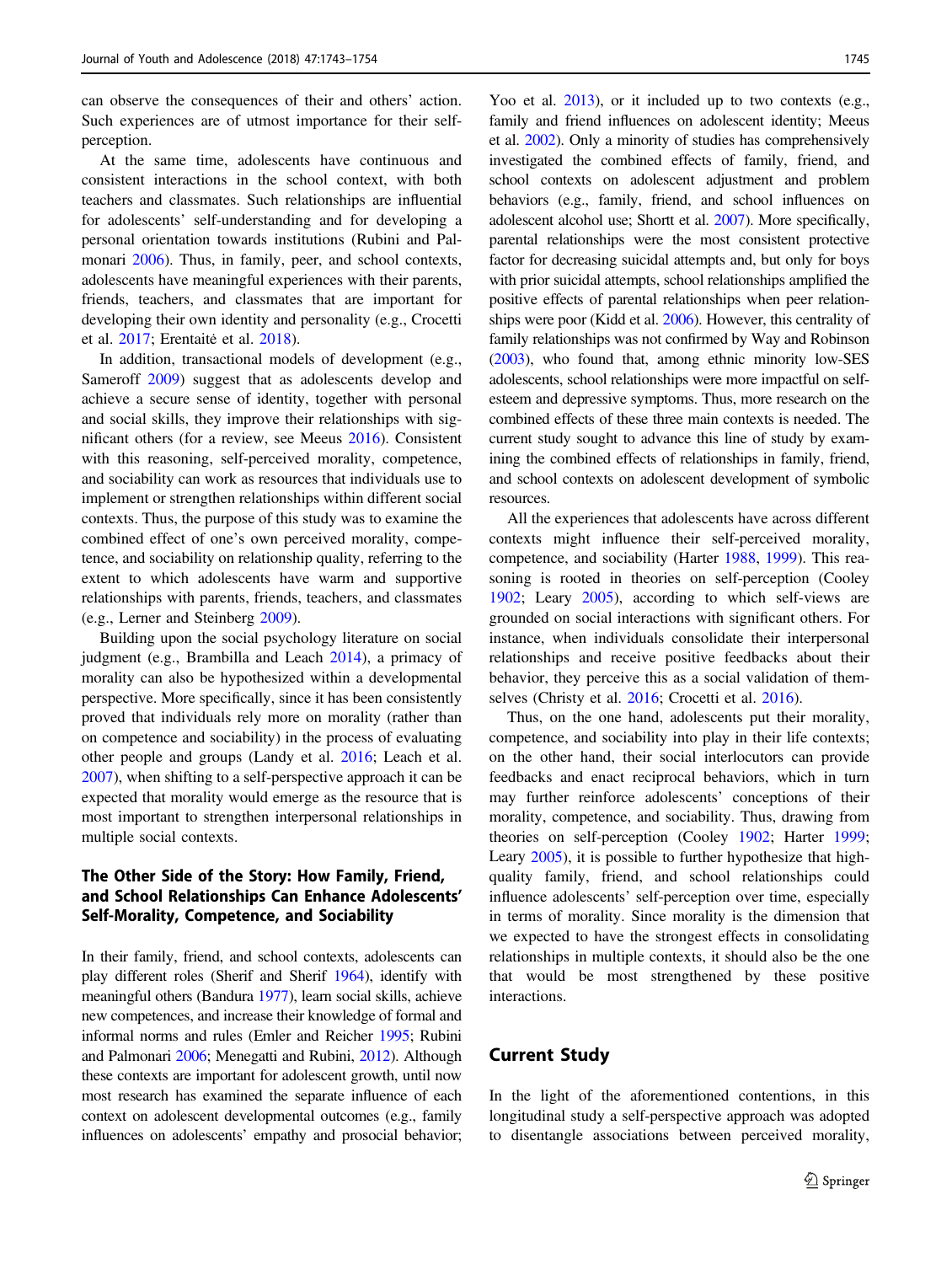competence, sociability and quality of relationships within adolescent social contexts (family, friend, and school contexts). Building upon the knowledge achieved with the three-dimensional model of social judgment (Leach et al. [2007\)](#page-10-0) and seeking to advance it with a developmental framework, it was expected that morality would play a primary role compared to the other dimensions. In other words, selfperceived morality over time would have stronger effects than competence and sociability on improving family, friend, and school relationships (Hypothesis 1). In addition to this primacy of morality, bidirectional effects are also expected, such that high-quality relationships could over time positively augment adolescents' self-morality (Hypothesis 2).

# **Methods**

## Participants

Data for this study were drawn from the longitudinal research project "Mechanisms of promoting positive youth development in the context of socio-economical transformations (POSIDEV)". Participants for the current study were 916 (51.4% girls) adolescents attending grades 9 and 10 from high schools located in Northeastern Lithuania. At baseline, the age of participants ranged from 14 to 17 ( $M_{\text{age}}$ )  $= 15.64$ ,  $SD<sub>age</sub> = 0.70$ . The sample was diverse in terms of family and socio-economic backgrounds. Most participants lived with two parents (68.5%); the remaining participants had a range of other family situations owing to parental divorce  $(18.4\%)$ , loss  $(4.7\%)$ , and migration  $(4.1\%)$ . Regarding the socio-economic status, 26% received state economic support (free nutrition at school), and in 20.8% of cases at least one of the parents was jobless. The sample was homogeneous in terms of ethnic background (i.e., absolute majority of the participants were Lithuanian and 0.76% were of different ethnic background).

Participants provided information for three waves, with one-year intervals between each wave. Of the original sample ( $N = 916$ ), 871 (response rate 95.09%) and 784 (response rate 85.59%) adolescents participated at T2 and T3 data collections, respectively. The results of Little's [\(1988](#page-10-0)) Missing Completely at Random (MCAR) test yielded a  $\chi^2$ /df value of 1.70 Therefore, all 916 participants could be included in the analyses conducted by means of the Full Information Maximum Likelihood procedure available in Mplus<sup>1</sup>.

#### Procedure

All high schools in Utena district municipality (Northeastern Lithuania) were selected for participation in the POSIDEV project. This municipality is representative of a typical Lithuanian small city. The study protocols were approved by the ethical committee of the Department of Psychology of the Mykolas Romeris University. During the introductory meeting adolescents were informed about the purpose of the study and that their participation would be completely voluntary. The parents were informed about the study through a written letter (distributed via e-diary and, additionally, a paper copy was given to the adolescent) and asked to contact the school or the investigators if they did not want their children to participate; thus, the parents had opportunity to withdraw their child from the study at any time.

T1, T2, and T3 assessments took place in February–May 2013, 2014, and 2015 respectively. Before each wave, school administration and prospective participants were informed about the date and time of the assessment. The researchers and several trained research assistants administered the questionnaires at the schools during regular class hours. The students who were absent on the day of data collection were contacted the following week by the research assistants to arrange for the completion of the questionnaires. The adolescents were not paid for participation, but all students who completed the questionnaires were eligible for a lottery reward (i.e., they could receive one of these alternative prizes: USB flash drive, issue of popular "Psychology" journal, paper notebook, etc.).

## Measures

All study measures were translated from English into Lithuanian language following international gold standard recommendations. Translation was carried out in four steps. (1) Four Lithuanian versions, translated from English by four independent translators (three researchers of the project and a professional translator) were produced and (2) they were compared by an expert panel, consisting of the original translators and bilingual experts in the field. The panel members discussed the inadequate expressions/concepts of the translation until a satisfactory version was reached. (3) The accuracy of the translated instruments was controlled by comparing blind backtranslations to English with the measure original versions. No inconsistencies were revealed at this step. (4) A pilot study showed sufficient internal consistency and adequate face validity of the instrument. The complete list of items (both in English and in Lithuanian) is available in the supplementary material.

 $1$  The datafile and all Mplus input files can be obtained by the first author upon request.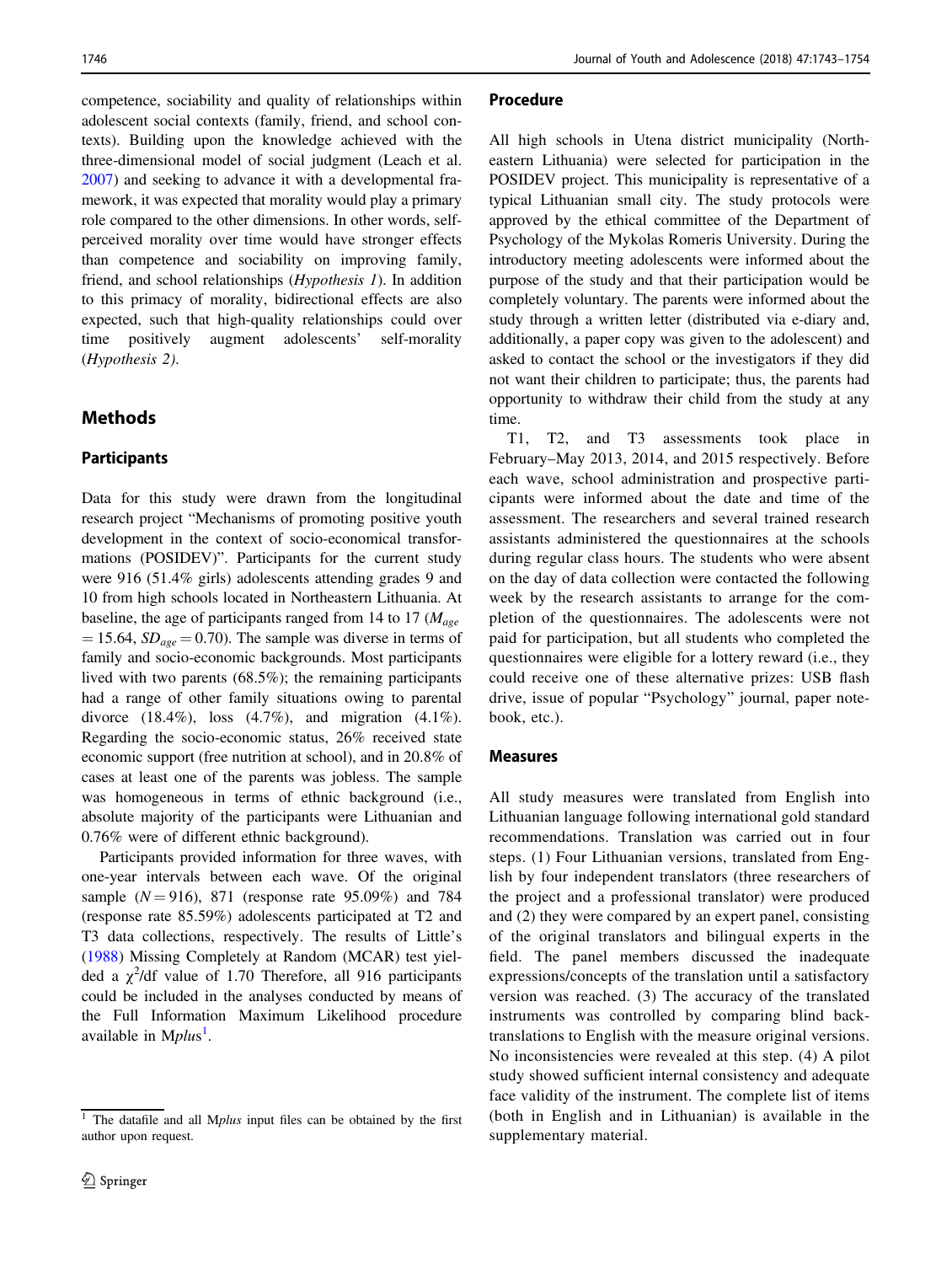#### Morality, competence, and sociability

Adolescents rated the extent to which they perceive themselves to be moral, competent, and sociable at each wave by filling 15 items (five for each dimension) of the Self-Perception Profile for Adolescence (SPPA; Harter [1988](#page-10-0)). Example of items are (see the supplementary material for the full list): "I usually do the right thing" (morality); "I feel that I am pretty intelligent" (competence); and "I know how to become popular" (sociability). All items were scored on a 4-point scale, ranging from 1 (not true for me at all) to 4 (very true for me). In this study, Cronbach's alphas at T1, T2, and T3 were .65, .61, and .67 for morality; .72, .71, and .73 for competence; and .76, .73, and .73 for sociability, respectively.

#### Family, friend, and school relationships

Adolescents rated the perceived quality of relationships within family and school contexts at each wave by filling 11 items (five for family and six for school) of the Profiles of Student Life-Attitudes and Behaviors Survey (PSL-AB; Benson et al. [1998\)](#page-9-0). Furthermore, they reported about their friendships by filling four items of the Inventory of Parent and Peer Attachment (IPPA; Armsden and Greenberg [1987](#page-9-0); Nada Raja, McGee, & Stanton, [1992\)](#page-10-0). Example of items include (see the supplementary material for the full list): "In my family, I feel useful and important" (family); "My teachers really care about me" (school); and "I trust my friends" (friends). All items were scored on a 5-point scale, ranging from 1 (strongly disagree) to 5 (strongly agree). In this study, Cronbach's alphas at T1, T2, and T3 were .85, .89, and .89 for family; .79, .83, and .85 for school; and .87, .91, and .93 for friend relationships, respectively.

## **Results**

### Preliminary Analyses

Bivariate correlations among study variables were computed. The results are reported in Table [1](#page-5-0). As can be seen, self-perceived morality, competence, and sociability were significantly and positively related to quality of relationships in family, friend, and school contexts. In terms of magnitude, these correlations were generally small-tomoderate or moderate-to-large according to Cohen's [\(1988](#page-9-0)) benchmarks.

## Cross-Lagged Analyses

The purpose of this study was to examine directions of associations between self-perceived morality, competence,

and sociability and family, friend, and school relationships. In order to reach this aim cross-lagged analyses were conducted in Mplus 7.4 (Muthén and Muthén [2012\)](#page-10-0), by means of the Maximum Likelihood Robust (MLR) estimator (Satorra and Bentler  $2001$ )<sup>2</sup> It was tested a model in which cross-lagged effects and within-time correlations among all study variables were estimated controlling for one-year and two-year stability paths. The model fit was tested relying on multiple indices (Byrne [2012](#page-9-0)): the Tucker-Lewis Index (TLI) and the Comparative Fit Index (CFI), with values higher than .90 indicative of an acceptable fit and values higher than .95 suggesting an excellent fit; and the Root Mean Square Error of Approximation (RMSEA), with values below .08 indicative of an acceptable fit and values less than .05 representing a good fit.

To model the longitudinal associations as parsimoniously as possible, time-invariance of cross-lagged effects and T2–T3 within-time correlations (correlated changes) was tested. Thus, three models were compared (M): the baseline unconstrained model (M1), the model assuming timeinvariance of cross-lagged associations (M2), and the model assuming invariance of both cross-lagged paths and T2-T3 within-time correlations (M3). To determine significant differences between these nested models at least two out of these three criteria had to be matched:  $\Delta \chi_{SB}^2$ significant at  $p < .05$  (Satorra and Bentler [2001\)](#page-11-0),  $\Delta$ CFI ≥ −.010, and  $\triangle$ RMSEA ≥.015 (Chen [2007\)](#page-9-0). The findings clearly supported the assumption of time-invariance (see Table [2](#page-6-0)). Thus, the most parsimonious model (M3) with time-invariant cross-lagged paths and T2–T3 within-time correlations could be retained as the final one.

This model provided an excellent fit to the data (see Table [2](#page-6-0)). Significant cross-lagged effects are reported in Fig. [1](#page-6-0). As can be seen, self-perceived morality was significantly and positively associated over time to quality of relationships within all social contexts (family, friends, and school). In addition, sociability was significantly linked to

 $\overline{2}$  As a preliminary step, longitudinal measurement invariance (Little, [2013](#page-10-0); Van de Schoot, Lugtig, and Hox, [2012](#page-11-0)) for all study variables separately as well as for the total model including all latent variables (with six latent variables— morality, competence, sociability, and family, friend, and school relationships—for each wave; for a total of 18 latent variables) was tested. Thus, the configural (baseline) models were compared with the metric models, in which factor loadings were constrained to be equal across time. Significant differences between the configural and the metric models required that at least two out of these three criteria had to be matched:  $\Delta \chi_{SB}^2$  significant at  $p < .05$ ,  $\Delta$ CFI ≥ -.010, and  $\Delta$ RMSEA ≥ .015 (Chen, [2007\)](#page-9-0). The findings indicated the two models did not differ substantially (this was confirmed for each variable separately, as well as for the total model including all variables). Therefore, metric invariance, which is the level of invariance required for examining reliably over time associations between variables (Little, [2013](#page-10-0)), could be clearly established. The fit of the total metric model was found to be good ( $\chi^2 = 6764.740$ ,  $df = 3720$ , TLI = .893, CFI = .901, RMSEA = .030 [.029, .032]).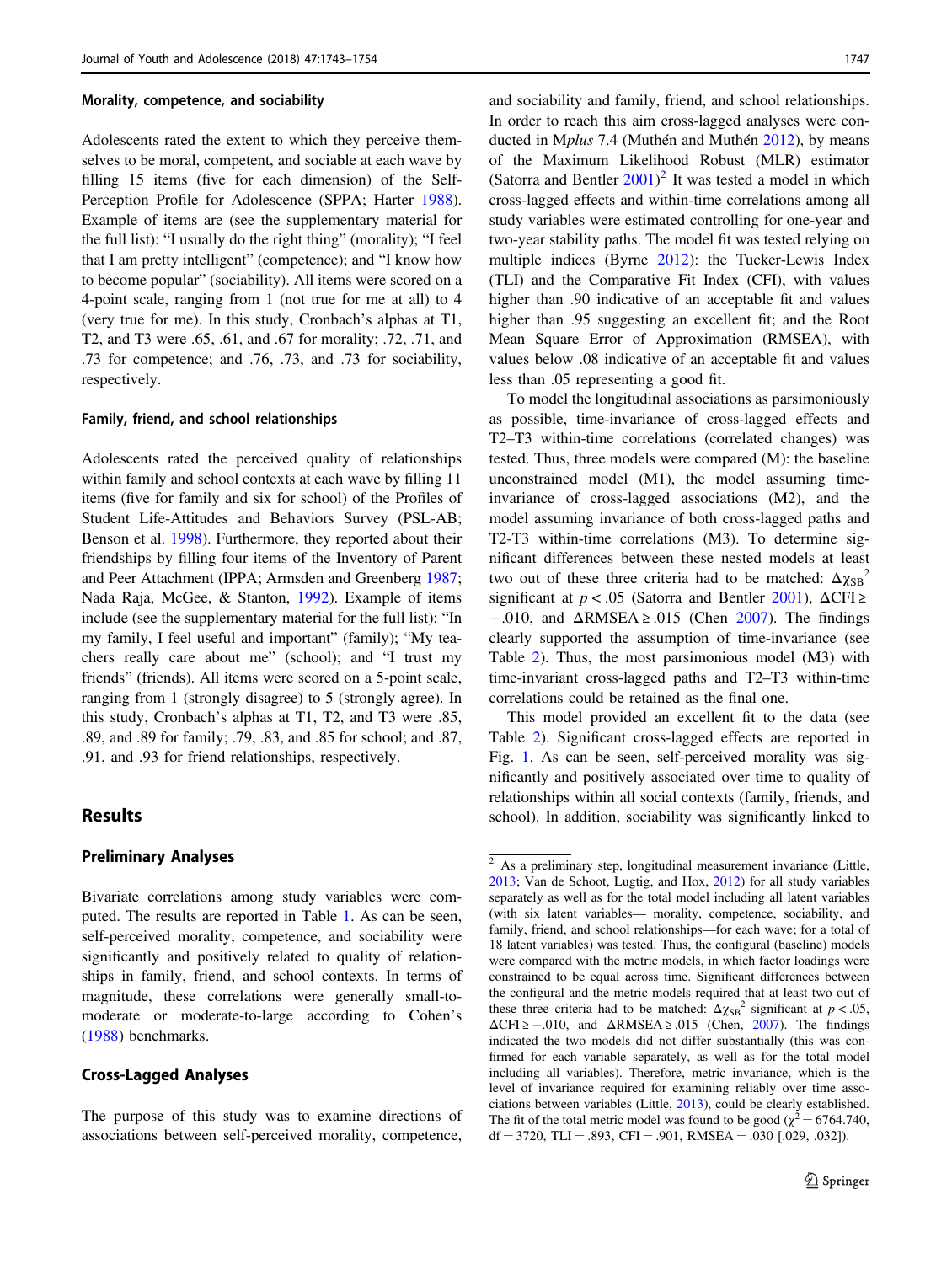|                           | Family T1 | Family T <sub>2</sub> | Family T3 | Friends T1 | Friends T <sub>2</sub> | Friends T <sub>3</sub> | School T1 | School T <sub>2</sub> | School T <sub>3</sub> |
|---------------------------|-----------|-----------------------|-----------|------------|------------------------|------------------------|-----------|-----------------------|-----------------------|
| Morality T1               | .35       | .30                   | .32       | .16        | .17                    | .18                    | .27       | .30                   | .26                   |
| Morality T <sub>2</sub>   | .23       | .38                   | .31       | .17        | .20                    | .20                    | .22       | .39                   | .28                   |
| Morality T3               | .24       | .33                   | .39       | .21        | .25                    | .28                    | .25       | .30                   | .34                   |
| Competence T1             | .25       | .23                   | .16       | .24        | .19                    | .16                    | .35       | .30                   | .28                   |
| Competence T <sub>2</sub> | .25       | .39                   | .27       | .24        | .30                    | .21                    | .30       | .41                   | .29                   |
| Competence T <sub>3</sub> | .22       | .31                   | .37       | .22        | .21                    | .33                    | .26       | .31                   | .39                   |
| Sociability T1            | .30       | .23                   | .17       | .46        | .32                    | .25                    | .36       | .24                   | .21                   |
| Sociability T2            | .29       | .36                   | .28       | .34        | .41                    | .31                    | .31       | .35                   | .29                   |
| Sociability T3            | .24       | .26                   | .33       | .30        | .29                    | .41                    | .29       | .23                   | .35                   |

<span id="page-5-0"></span>Table 1 Bivariate correlations among morality, competence, and sociability, and social contexts

*Note.* All correlations were significant at  $p < .001$ 

an improvement in friendships. Looking at cross-lagged paths from contexts to self-perceived morality, sociability, and competence, there was only one significant and positive effect, from friendships to morality. Taken together, these findings highlighted the expected primacy of morality.

These results were controlled for stability paths (see Table [3](#page-6-0)), which were largely comparable across variables. Finally, within-time correlations (see Table [4\)](#page-6-0) were all statistically significant and positive both at T1 and at T2–T3 (correlated changes). Portions of explained variance were high for all factors, with values between 29% and 48% (see Fig. [1](#page-6-0)).

# Sensitivity Analyses

Ancillary multi-group analyses indicated that the results were not moderated by adolescents' gender. In fact, the constrained model ( $\chi^2$  = 200.966, df = 180, TLI = .993,  $CFI = .995$ , RMSEA = .016 [.000, .027]), in which crosslagged paths were fixed to be equal across gender groups, did not differ significantly  $(\Delta \chi_{SB}^2 = 28.795, \Delta df = 30, p$  $= .528$ ;  $\Delta \text{CFI} = .000$ ,  $\Delta \text{RMSEA} = -.002$ ) from the unconstrained model ( $\chi^2$  = 172.489, df = 150, TLI = .991, CFI  $= .995$ , RMSEA  $= .018$  [.000, .030]), in which these paths could vary across gender groups. Similarly, the results were not moderated by adolescents' socioeconomic status (SES). Indeed, the constrained model ( $\chi^2$  = 217.304, df = 180, TLI = .988, CFI = .992, RMSEA = .022 [.007, .031]), in which cross-lagged paths were fixed to be equal across SES groups (participants receiving state economic support were compared with those who did not receive it), did not differ significantly  $(\Delta \chi_{SB}^2 = 25.595, \Delta df = 30, p = .696; \Delta CFI$  $= .001$ ,  $\Delta$ RMSEA  $= -.003$ ) from the unconstrained model  $(\chi^2 = 192.426, df = 150, TLI = .984, CFI = .991, RMSEA$  $= .025$  [.013, .035]), in which these paths could vary across the two SES groups. Overall, these sensitivity analyses point to the generalizability of the study findings across gender and SES groups.

# **Discussion**

Morality, competence, and sociability have been conceptualized as core dimensions of social judgment (Leach et al. [2007](#page-10-0)). If on the one hand, a wide social psychological literature has highlighted their importance in the process of evaluating other people and groups (e.g., Brambilla and Leach [2014](#page-9-0) for a review), on the other hand, less was known about the developmental implications of selfperception along these dimensions. In this longitudinal study, a cross-fertilization approach was adopted by examining how self-perceived morality, competence, and sociability are intertwined with the major contexts in which adolescents establish meaningful relationships and achieve important goals.

In this way, the theoretical understanding of the importance of these dimensions was advanced in three main directions. First, evidence showed that morality turned out to play a primary role even in a self-perspective approach. In this vein, morality appears as a core dimension of selfperception that can produce longitudinally major social benefits, such as improving over time relationships in meaningful life settings. Second, the primacy of morality was consistently documented across multiple contexts that are important for adolescents, comprehensively analyzing family, friend, and school contexts. Self-perceived morality improved relationship quality in all the three social contexts examined. Sociability also contributed to consolidating relationships, but this effect was limited to the friend context. Competence did not have any longitudinal effect on adolescent relationships. Third, in addition to these effects, some evidence of bidirectionality was also found: high-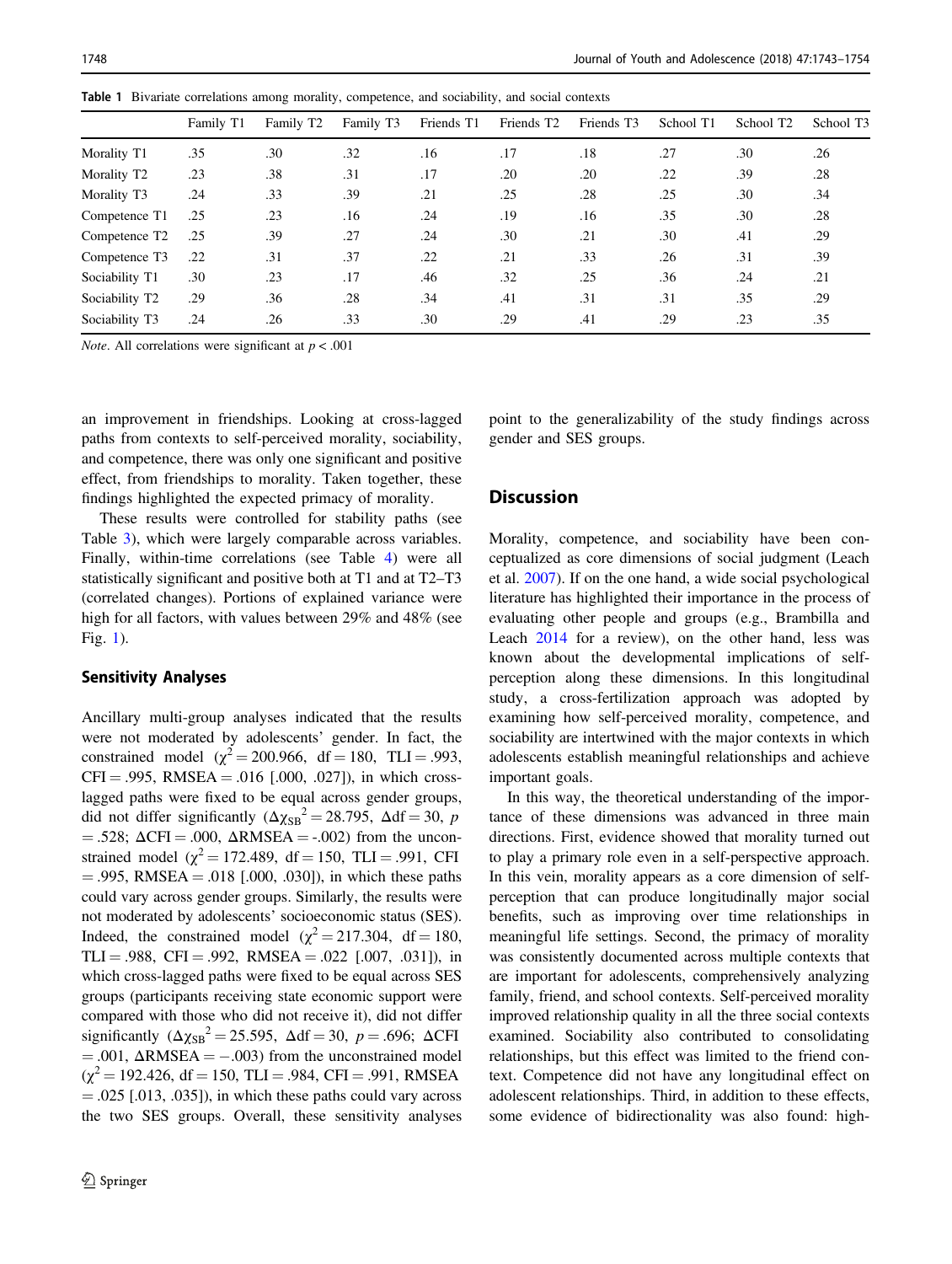<span id="page-6-0"></span>

|                                                                                                                                                                   | Model fit indices |  |                                                                                               | Model comparison                   |  |               |
|-------------------------------------------------------------------------------------------------------------------------------------------------------------------|-------------------|--|-----------------------------------------------------------------------------------------------|------------------------------------|--|---------------|
| Aodels                                                                                                                                                            |                   |  | $\chi_{SB}^2$ df TLI CFI RMSEA [90% CI] Models $\Delta\chi_{SB}^2$ $\Delta df$ p $\Delta$ CFI |                                    |  | <b>ARMSEA</b> |
| M1: Baseline model                                                                                                                                                | 44.458            |  | 30 .985 .997 .023 [.004, .037]                                                                |                                    |  |               |
| M2: Model with cross-lagged paths fixed to be time-invariant                                                                                                      |                   |  | 86.025 60 .987 .994 .022 [.010, .032]                                                         | $M2-M1$ 41.621 30 .077 -.003 -.001 |  |               |
| fixed to be time-invariant 97.463 75 .991 .995 .018 [004, 028] M3-M3 12 3853 15 .014 .001 -0.04<br>M3: Final model with cross-lagged paths and T2-T3 correlations |                   |  |                                                                                               |                                    |  |               |

 $x^2$  Chi-square, df degrees of freedom, TLI Tucker-Lewis Index, CFI Comparative Fit Index, RMSEA root mean square error of approximation and 90% confidence interval,

 $\chi^2$  Chi-square, *df* degrees of freedom, TLI Tucker-Lewis Index, CFI Comparative Fit Index, RMSEA root mean square error of approximation and 90% confidence interval,  $\Delta$  change in parameter

change in parameter





Fig. 1 Results of the cross-lagged model: Standardized cross-lagged effects between morality, competence, and sociability, and adolescent contexts. For sake of clarity, only significant cross-lagged paths from morality, competence, and sociability to quality of relationships and from quality of relationships to morality, competence, and sociability are reported. At T2 and T3, values reported above each variable indicate portions of explained variance.  $\bar{p}$  < .05,  $\bar{p}$  < .01,  $\bar{p}$  < .001

Table 3 Results of the cross-lagged model: one-year and two-year standardized stability paths

|             | One-year $(T1 \rightarrow T2, T2 \rightarrow T3)$ | Two-year $(T1 \rightarrow T3)$ |
|-------------|---------------------------------------------------|--------------------------------|
| Morality    | .522, .425                                        | .234                           |
| Competence  | .528, .422                                        | .246                           |
| Sociability | .556, .444                                        | .256                           |
| Family      | .551, .510                                        | .182                           |
| Friends     | .457, .368                                        | .199                           |
| School      | .443. .357                                        | .232                           |
|             |                                                   |                                |

*Note.* All stability paths were significant at  $p < .001$ 

Table 4 Results of the cross-lagged model: within-time correlations at T1 (above the diagonal) and T2–T3 (below the diagonal)

|                |      | $\mathcal{D}$ | 3    | 4    | 5    | 6    |
|----------------|------|---------------|------|------|------|------|
| 1. Morality    |      | .372          | .171 | .349 | .158 | .270 |
| 2. Competence  | .303 |               | .320 | .246 | .236 | .347 |
| 3. Sociability | .231 | .289          |      | .303 | .458 | .356 |
| 4. Family      | .255 | .299          | .244 |      | .230 | .435 |
| 5. Friends     | .107 | .229          | .281 | .220 |      | .347 |
| 6. School      | .215 | .261          | .239 | .419 | .219 |      |

*Note.* All correlations were significant at  $p < .001$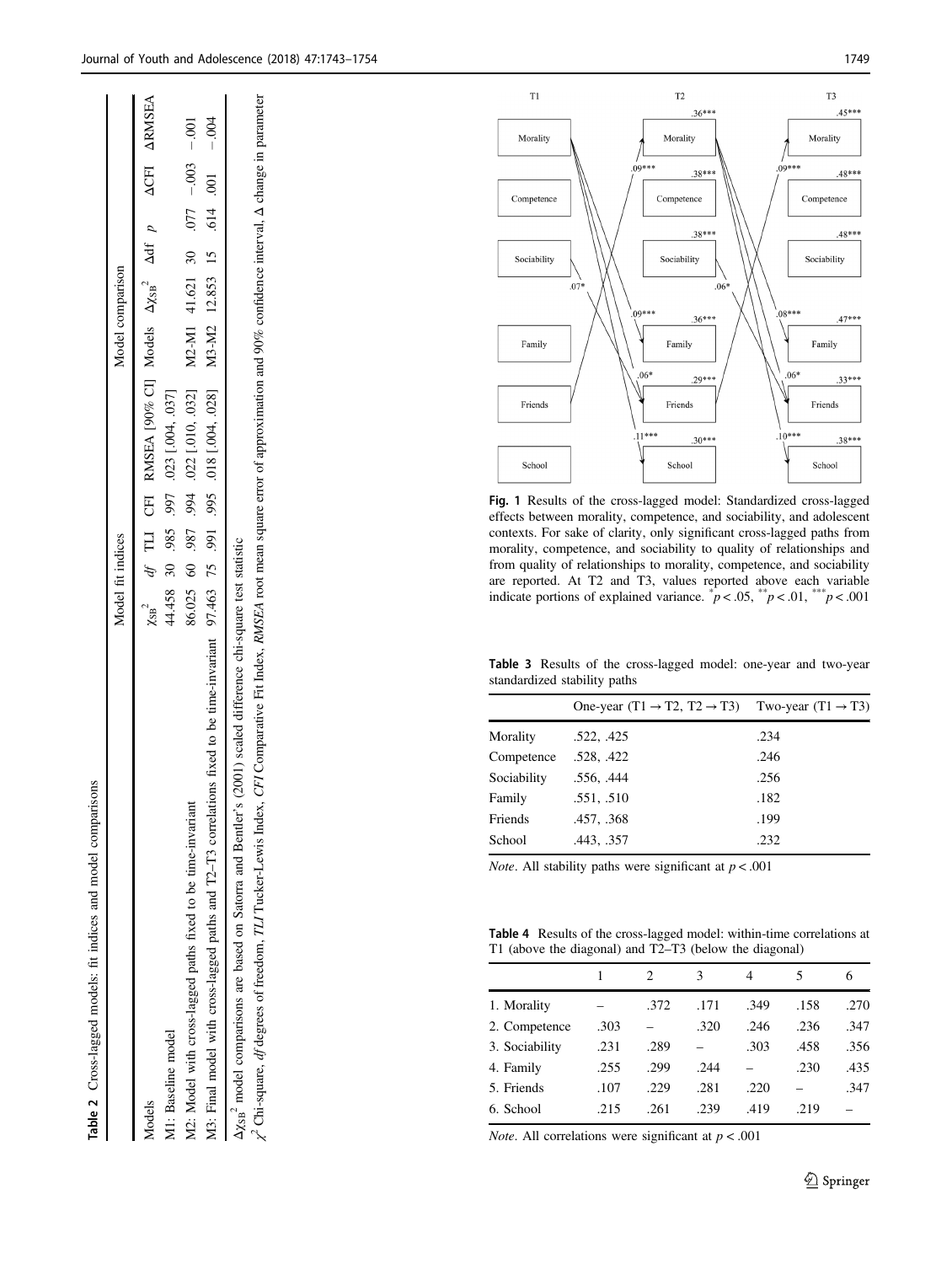quality friendships led to increasing levels of self-morality over time.

# The Primacy of Self-Perceived Morality in Strengthening Relationships in Family, Friend, and School Contexts

In line with the first hypothesis, the results consistently highlighted the primacy of self-perceived morality (over competence and sociability) in predicting longitudinal variations in the quality of adolescents' relationships across different contexts. Higher levels of adolescent's perceived morality consolidated family, friend, and school relationships. Thus, by adopting a dynamic approach it was found that the primacy of morality is not only contingent on a specific time point but also unfolds over time, pointing to the role of morality as a source of improvement for the quality of relationships. Notably, "morality helps us live together in interdependent groups" (Carnes et al. [2015](#page-9-0); p. 359) and its importance is found across different types of groups. Very likely this is because enacting moral behaviors strengthens reciprocal trust within groups as a fundamental component of social life. Indeed, this study highlighted consistent evidence of this across the three core contexts of adolescents' daily life, namely family, friends, and school.

These results point to the implications of morality in selfperception. Jordan and Monin [\(2008](#page-10-0)) showed that, when individuals feel threatened they increase their perceived morality (but not their competence) as a strategy to restore a positive view of themselves. In more general terms, the evidence collected in this study shows the primacy of selfperceived morality (but not competence) as an effective resource to strengthen relationships within multiple social contexts with a longitudinal perspective. In turn, in a positive loop, positive relationships within the contexts of development increase individuals' perceived morality.

Besides the longitudinal effects of morality on family, friend, and school relationships, the results also highlighted a positive effect of sociability that strengthened relationships over time but only in the friend context. In adolescence, individuals strive to being accepted by their friends, building and maintaining good relationships with them (e.g., Brown and Larson [2009\)](#page-9-0). High self-perceived sociability indicates adolescents' confidence in their capacity of establishing such positive relationships. Thus, sociability, in addition to morality, appears as an important resource to structure relationships and achieve popularity within the context of friendships.

In contrast, no significant effects of competence were detected. These findings suggest that although competence is a main dimension of social judgment, it is not as impactful as morality is (Abele and Wojciszke [2007](#page-9-0), [2014](#page-9-0)). Thus, it is undoubtedly more critical to infer individuals'

(good or bad) intentions (i.e., information conveyed by their morality) than their ability to implement such intentions (i.e., information that can inferred by individuals' competence).

# The Importance of Friends for Promoting Adolescents' Self-Perceived Morality

This study also examined whether the quality of relationships influences over time adolescents' self-perception in terms of morality, competence, and sociability and some evidence of bidirectionality was found. The results indicated that high-quality friendships fostered self-morality over time. Interestingly, this was the only significant effect of contexts on dimensions of self-perception, since family and school contexts had no significant effects. This result is worth some further discussion. As noted in the introduction, most extant studies on adolescent development considered only one (with most of the literature looking at the role of family relationships) or two contexts (e.g., family and friends), with a dearth of studies considering the combined effects of the three contexts (e.g., Kidd et al. [2006;](#page-10-0) Way and Robinson [2003](#page-11-0)). Thus, the current study provided novel evidence highlighting that, when all contexts are taken into consideration, friends play a main role, at least for the development of self-morality. Future studies are needed to examine if this applies also to other adolescent outcomes.

The specific association between friendship and adolescent morality documented in this study can be interpreted in light of the changes in the social network that occur in adolescence (Brown and Larson [2009](#page-9-0)). In this period, friends become increasingly important, being one of the main sources of social support and social identification (e.g., Albarello et al. [2018](#page-9-0); De Goede et al. [2009\)](#page-10-0). Friendships become crucial as a privileged setting of selfexperimentation whereby individuals redefine their normative system and observe the social consequences of personal and others' actions (e.g., Caravita et al. [2014;](#page-9-0) Rubini and Palmonari [2006](#page-10-0)). Thus, adolescents' self-perceived morality becomes strongly influenced by friends given the higher possibilities of freely experimenting moral behaviors within this context (Hart and Carlo [2005](#page-10-0)).

### Practical Implications

Overall, this study has important practical implications. The findings underscored that fostering adolescents' selfperceived morality can be a valuable strategy to improve the quality of their relationships with meaningful others in their daily social contexts. Such knowledge can be used to design and implement interventions aimed at promoting positive youth development. Thus, the effectiveness of targeted interventions, focused on practices aimed at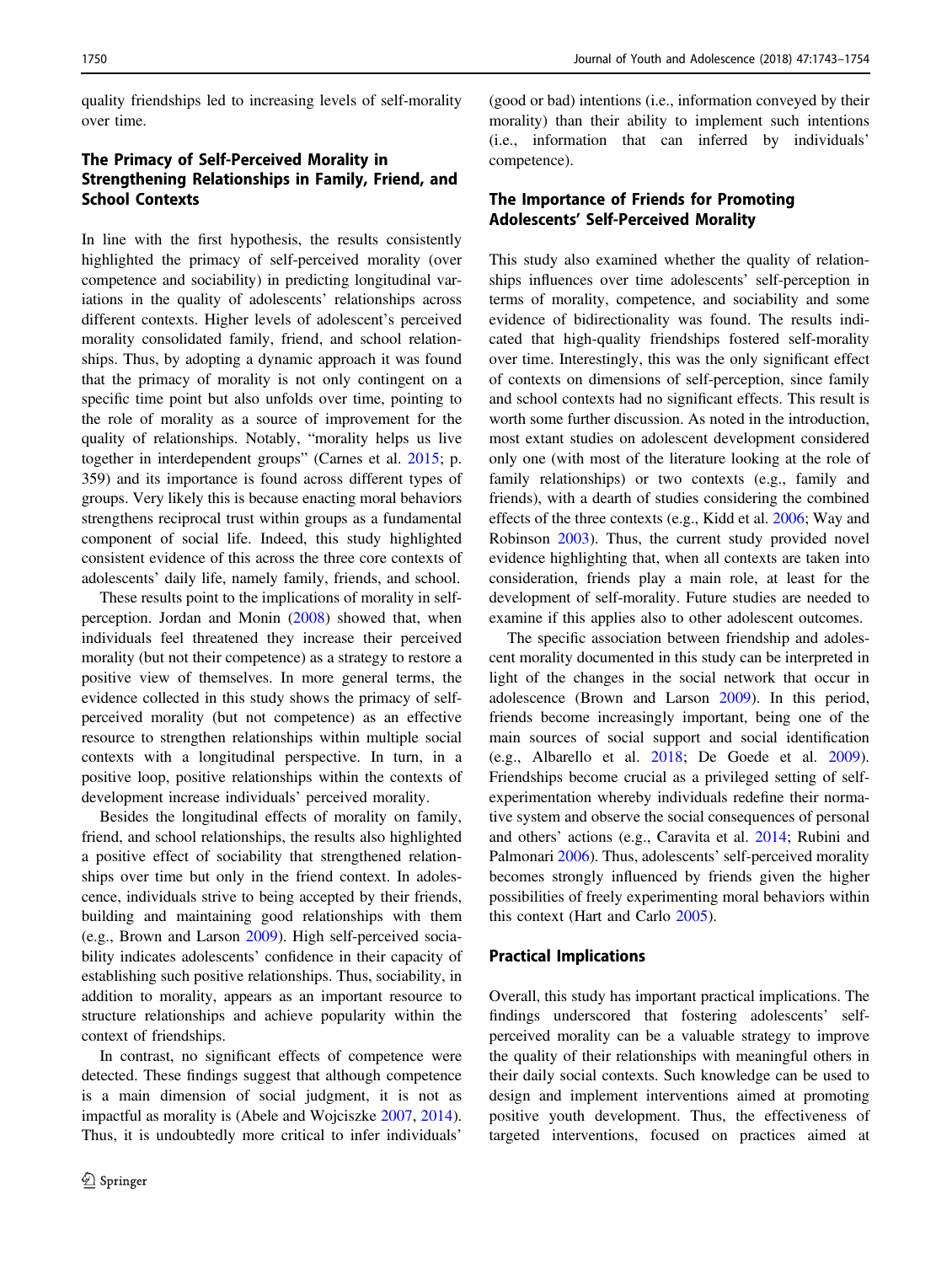enhancing self-perceived adolescents' morality, could be tested in future Randomized control trials (RCT), including multiple indicators of relationship quality (e.g., support, mutual affection, open communication) as outcome measures.

# Strengths, Limitations, and Suggestions for Future Research

This study should be considered in light of both its strengths and limitations, with the latter pointing to future directions of research. First, a major strength was the novelty of the theoretical approach, which stressed the importance of morality, competence, and sociability from the perspective of the self. The present results converge with other lines of inquiry that also point to the primacy of morality. For instance, current findings are consistent with the sociofunctional perspective (Cottrell et al. [2007](#page-9-0)), indicating that trustworthiness is considered the most desirable characteristic for an ideal person to possess across different social contexts. Additionally, the results are in line with crosscultural research, emphasizing that individuals consider moral values among the most important guiding principles in their lives (Schwartz [1992\)](#page-11-0). Therefore, different perspectives converge in recognizing morality as a core symbolic dimension. However, if on the one hand the findings show the primacy of morality as a core dimension of self-perception, on the other hand it should be acknowledged that in this study morality was examined considering the perceived correctness of one's own behavior, honesty, and trustworthiness. Other components of morality (Graham et al. [2011;](#page-10-0) Lapsley and Carlo [2014](#page-10-0)), such as issues regarding justice and rights (Killen and Smetana [2008;](#page-10-0) Richardson et al. [2012\)](#page-10-0), could be addressed in further research.

Second, the effects of dimensions of self-perception across multiple significant life contexts were uncovered. Importantly, in addition to the consistent direct effects documented in this study, future studies are needed to discover potential mechanisms through which self-morality can, over time, affect family, friend, and school relationships. In this respect, the actual behavior implemented by adolescents can be an important mediator. In fact, individuals' morality can be recognized in honest and reliable behaviors that are positively experienced by significant others, leading to the formation of closer relationships. Thus, future studies can highlight mediational mechanisms through which morality exerts this primary positive influence on several developmental contexts.

Third, from a methodological perspective, the interplay between self-perceived morality, competence, sociability and relationships within multiple contexts was examined for the first time longitudinally, in a large sample of young people. Thus, in addition to within-time associations, it was

possible to highlight the effects of self-morality throughout the course of adolescence. The current findings provide an important addition to prior experimental and cross-sectional studies (for a review see Brambilla and Leach [2014\)](#page-9-0), which indicated consistently the primacy of information about morality when perceiving other people and groups. In fact, the study adds to this literature by providing convergent evidence on the primacy of morality adopting a selfperspective approach with a longitudinal design.

Fourth, this study provided robust evidence supporting the importance of differentiating morality and sociability, consistent with the three-dimensional model proposed by Leach and collaborators (Leach et al. [2007;](#page-10-0) Leach et al. [2017](#page-10-0)). It was found that morality has a stronger impact than sociability on multiple adolescent contexts. In future studies, it would be worth digging deeper into developmental trajectories of morality and sociability in order to discover whether these dimensions develop differently in adolescence.

In addition to these important strengths, some limitations should be acknowledged. First, in this study self-report measures of morality, competence, and sociability were used. Although this choice is consistent with the adoption of a developmental self-perspective, it would be useful in future studies to deepen this aspect further by considering also other people's perceptions of these dimensions (i.e., others' reports). For instance, what does happen when personal and others' ratings of an adolescent's morality, competence, and sociability are highly divergent (e.g., an individual's perception of his/her own high level of morality is not confirmed by another person)? This is an important future direction of research, as divergence in perceptions may be due to various factors, such as differences in empathy (Van Lissa et al. [2014\)](#page-11-0) and can have important psychosocial consequences (e.g., decreasing adjustment; Zimmer-Gembeck et al. [2007](#page-11-0)). Thus, it is worth investigating how divergence in rating these dimensions influences interpersonal and intergroup interactions.

In line with these considerations, a second limitation of this study is the fact that the quality of family, friend, and school relationships was also assessed with self-reports. Future studies could test whether current findings are replicated considering evaluations of relationships as reported also by parents, friends, classmates, and teachers.

# Conclusion

In this three-wave longitudinal study, a self-perspective approach was adopted, suggesting that in addition to being core dimensions of social judgment (Brambilla and Leach [2014](#page-9-0); Leach et al. [2007\)](#page-10-0), morality, competence, and sociability can be conceived as pivotal dimensions of selfevaluation. As such, they represent adaptive resources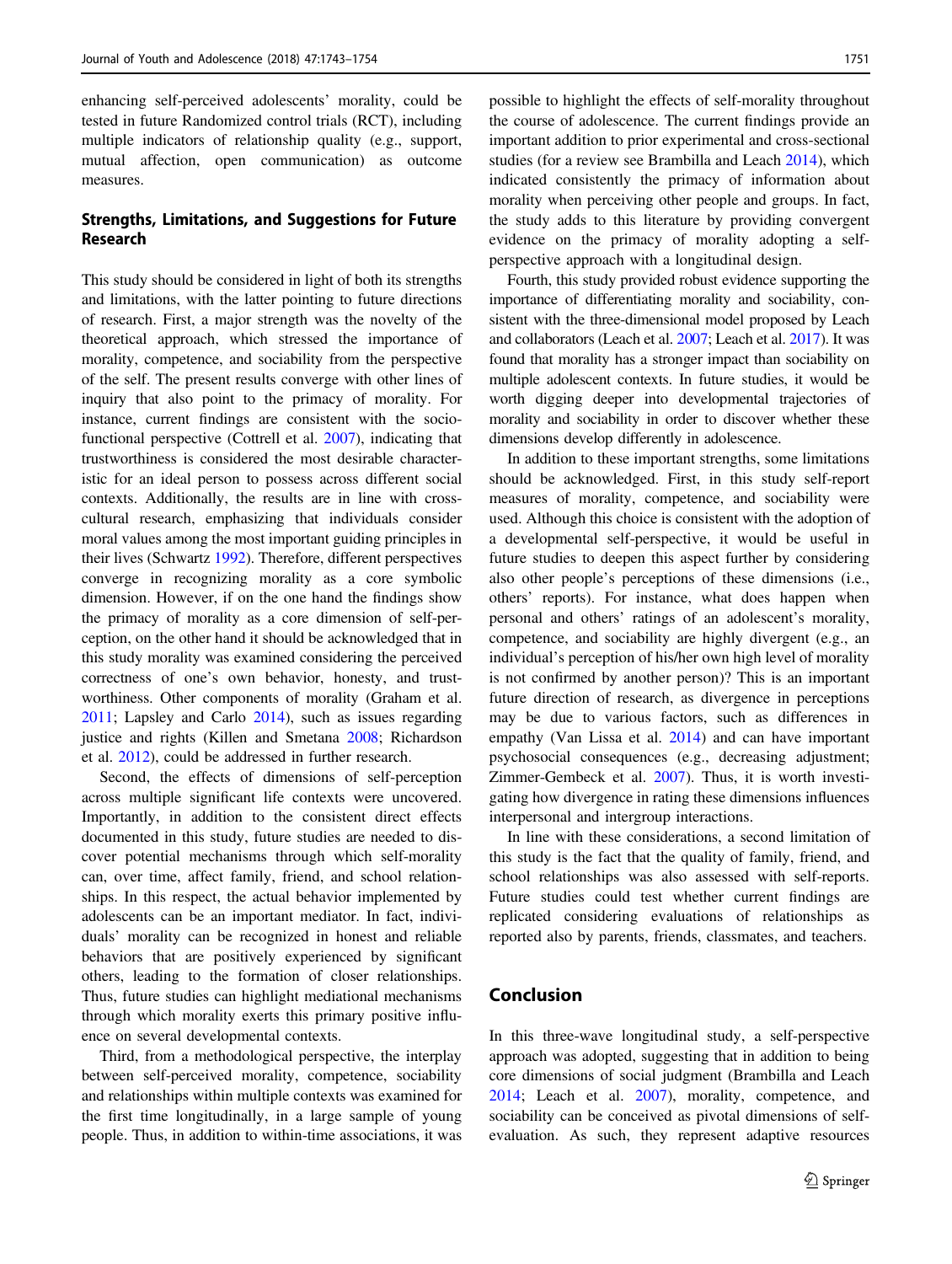<span id="page-9-0"></span>through which adolescents can structure and shape their social interactions across different contexts. These dimensions were found to have a stronger impact on relationship quality than the other way around. Indeed, the more adolescents perceived themselves as highly moral the more they strengthened their family, friend, and school relationships over time. In addition, sociability also had positive effects, but limited to the friend context, whereas competence did not lead to significant changes in relationships in any social context. Bidirectional effects indicated that high-quality friendships positively influenced adolescents' morality, demonstrating the importance of friends for adolescent development. Overall, current evidence provides new insights, indicating the primacy of self-perceived morality for enhancing development of adolescents' nurturing relationships across meaningful contexts. On the other hand, the preeminence role played by friends for augmenting adolescents' self-perceived morality has been clearly highlighted.

#### Acknowledgements

Authors' Contributions E.C., S.M., and M.R. conceived of the current study; E.C. performed the statistical analyses and wrote the manuscript; all authors (E.C., S.M., G.K., S.B., R.Z., M.R.) participated in the interpretation of the results and in the drafting of the article; R.Z. is the principal investigator of the POSIDEV project and is responsible for the data collection. All authors read and approved the final manuscript.

Funding Data of the POSIDEV study were used for this study. POSIDEV was funded by the European Social Fund under the Global Grant measure, VP1-3.1-SMM-07-02-008 assigned to Rita Žukauskienė. Silvia Moscatelli and Monica Rubini received support for working on this article by a grant from the Italian Ministry of Research and Education, University and Research FIRB2012 (Protocollo RBFR128CR6\_004) assigned to Silvia Moscatelli.

Data Sharing Declaration The datasets generated and/or analyzed during the current study are not publicly available but are available from the corresponding author on reasonable request.

## Compliance with Ethical Standards

Conflict of Interest The authors declare that they have no conflict of interest.

Ethical Approval All procedures performed in this study involving human participants were in accordance with the ethical standards of the Ethics Committee of the Mykolas Romeris University (Lithuania) and with the 1964 Helsinki declaration and its later amendments or comparable ethical standards.

Informed Consent Informed consent was obtained from all individual participants (and from their parents, if minors) included in the study.

# References

Abele, A. E., & Wojciszke, B. (2007). Agency and communion from the perspective of self versus others. Journal of Personality and Social Psychology, 93, 751–763. [https://doi.org/10.1037/0022-](https://doi.org/10.1037/0022-3514.93.5.751) [3514.93.5.751.](https://doi.org/10.1037/0022-3514.93.5.751)

- Abele, A. E., & Wojciszke, B. (2014). Communal and agentic content in social cognition: A dual perspective model. In M. P. Zanna & J. M. Olson (Eds.), Advances in experimental social psychology 50, (195–255). Burlington: Academic Press.
- Albarello, F., Crocetti, E., & Rubini, M. (2018). I and us: A longitudinal study on the interplay of personal and social identity in adolescence. Journal of Youth and Adolescence, 47, 689–702. <https://doi.org/10.1007/s10964-017-0791-4>.
- Allison, S. T., Messick, D. M., & Goethals, G. R. (1989). On being better but not smarter than others: The Muhammad Ali effect. Social Cognition, 7, 275–295. [https://doi.org/10.1521/soco.1989.](https://doi.org/10.1521/soco.1989.7.3.275) [7.3.275.](https://doi.org/10.1521/soco.1989.7.3.275)
- Armsden, G., & Greenberg, M. T. (1987). The inventory of parent and peer attachment: Individual differences and their relation to psychological well-being in adolescence. Journal of Youth and Adolescence, 16, 427–454. [https://doi.org/10.1007/BF02202939.](https://doi.org/10.1007/BF02202939)
- Arnett, J. J. (1999). Adolescent storm and stress, Reconsidered. American Psychologist, 54, 317–326.
- Bandura, A. (1977). Social learning theory. Englewood Cliffs, NJ: Prentice Hall.
- Benson, P. L., Leffert, N., Scales, P. C., & Blyth, D. A. (1998). Beyond the "village" rhetoric: Creating healthy communities for children and adolescents. Applied Developmental Science, 2, 138–159. [https://doi.org/10.1207/s1532480xads0203\\_3.](https://doi.org/10.1207/s1532480xads0203_3)
- Brambilla, M., & Leach, C. W. (2014). On the importance of being moral: The distinctive role of morality in social judgment. Social Cognition, 32, 397–408.
- Brambilla, M., Sacchi, S., Menegatti, M., & Moscatelli, S. (2016). Honesty and dishonesty don't move together: Trait content information influences behavioral synchrony. Journal of Nonverbal Behavior, 40, 171–186. [https://doi.org/10.1007/s10919-](https://doi.org/10.1007/s10919-016-0229-9) [016-0229-9](https://doi.org/10.1007/s10919-016-0229-9).
- Brown, B.B., & Larson, J. (2009). Peer relationships in adolescence. In R.M. Lerner & L. Steinberg (Eds.). Handbook of adolescent psychology (3rd edn., Vol. 2, pp. 74–103). Hoboken, NJ: Wiley.
- Byrne, B. M. (2012). Structural equation modeling with Mplus: Basic concepts, applications, and programming. 2nd edn. New York: Routledge, Taylor & Francis Group.
- Caravita, S. C., Sijtsema, J. J., Rambaran, J. A., & Gini, G. (2014). Peer influences on moral disengagement in late childhood and early adolescence. Journal of Youth and Adolescence, 43, 193–207. [https://doi.org/10.1007/s10964-013-9953-1.](https://doi.org/10.1007/s10964-013-9953-1)
- Carnes, N. C., Lickel, B., & Janoff-Bulman, R. (2015). Shared perceptions: Morality is embedded in social contexts. Personality and Social Psychology Bulletin, 41, 351–362. [https://doi.org/10.](https://doi.org/10.1177/0146167214566187) [1177/0146167214566187](https://doi.org/10.1177/0146167214566187).
- Chen, F. F. (2007). Sensitivity of goodness of fit indexes to lack of measurement invariance. Structural Equation Modeling, 14, 464–504.
- Christy, A. G., Seto, E., Schlegel, R. J., Vess, M., & Hicks, J. A. (2016). Straying from the righteous path and from ourselves: The interplay between perceptions of morality and self-knowledge. Personality and Social Psychology Bulletin, 42, 1538–1550. <https://doi.org/10.1177/0146167216665095>.
- Cohen, J. (1988). Statistical power analysis for the behavioral sciences. New York: Academic Press.
- Cooley, C. H. (1902). Human nature and the social order. New York: Scribner.
- Cottrell, C. A., Neuberg, S. L., & Li, N. P. (2007). What do people desire in others? A sociofunctional perspective on the importance of different valued characteristics. Journal of Personality and Social Psychology, 92, 208–231. [https://doi.org/10.1037/0022-](https://doi.org/10.1037/0022-3514.92.2.208) [3514.92.2.208.](https://doi.org/10.1037/0022-3514.92.2.208)
- Crocetti, E., Branje, S., Rubini, M., Koot, H. M., & Meeus, W. (2017). Identity processes and parent–child and sibling relationships in adolescence: A five-wave multi-informant longitudinal study.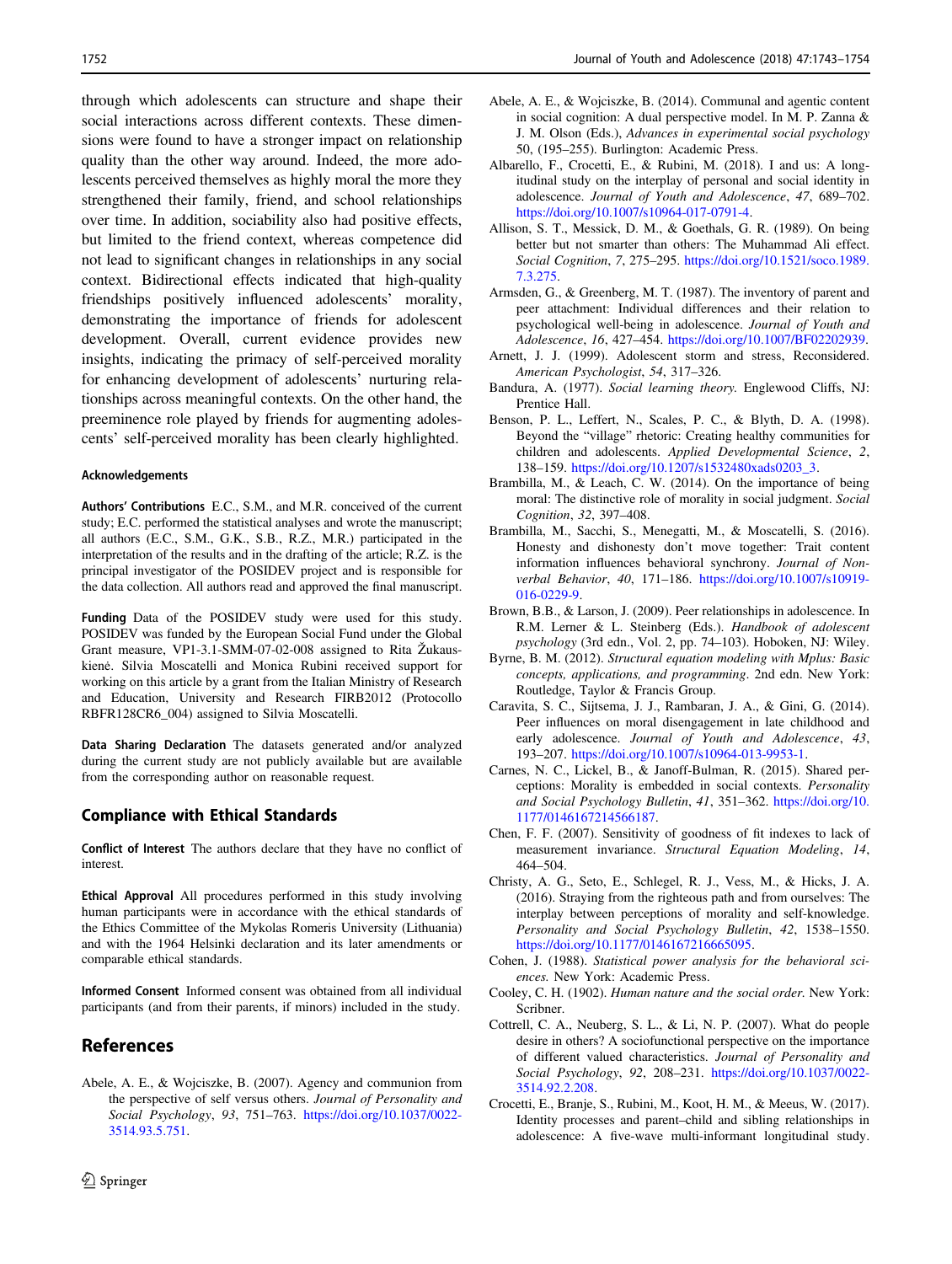<span id="page-10-0"></span>Child Development, 88, 210–228. [https://doi.org/10.1111/cdev.](https://doi.org/10.1111/cdev.12547) [12547](https://doi.org/10.1111/cdev.12547).

- Crocetti, E., Fermani, A., Pojaghi, B., & Meeus, W. (2011). Identity formation in adolescents from italian, mixed, and migrant families. Child and Youth Care Forum, 40, 7–23. [https://doi.org/](https://doi.org/10.1007/s10566-010-9112-8) [10.1007/s10566-010-9112-8](https://doi.org/10.1007/s10566-010-9112-8).
- Crocetti, E., Moscatelli, S., Van der Graaff, J., Rubini, M., Meeus, W., & Branje, S. (2016). The interplay of self-certainty and prosocial development in the transition from late adolescence to emerging adulthood. European Journal of Personality, 30, 594–607. <https://doi.org/10.1002/per.2084>.
- Cuddy, A. J. C., Fiske, S. T., & Glick, P. (2008). Warmth and competence as universal dimensions of social perception: The stereotype content model and the BIAS map. Advances in Experimental Social Psychology, 40, 61–149. [https://doi.org/10.](https://doi.org/10.1016/S0065-2601(07)00002-0) [1016/S0065-2601\(07\)00002-0.](https://doi.org/10.1016/S0065-2601(07)00002-0)
- De Goede, I., Branje, S., & Meeus, W. (2009). Developmental changes and gender differences in adolescents' perceptions of friendships. Journal of Adolescence, 32, 1105–1123. [https://doi.org/10.1016/](https://doi.org/10.1016/j.adolescence.2009.03.002) [j.adolescence.2009.03.002](https://doi.org/10.1016/j.adolescence.2009.03.002).
- Elmore, R.F. (2009). Schooling adolescents. In R.M. Lerner & L. Steinberg (Eds.), Handbook of adolescent psychology (3rd edn., Vol. 2, pp. 193–227). Hoboken, NJ: Wiley.
- Emler, N., & Reicher, S. (1995). Adolescence and delinquency. Oxford: Blackwell Publishers Ltd.
- Epley, N., & Dunning, D. (2000). Feeling "holier than thou": Are selfserving assessments produced by errors in self- or social prediction? Journal of Personality and Social Psychology, 79, 861–875. <https://doi.org/10.1037/0022-3514.79.6.861>.
- Erentaitė, R., Vosylis, R., Gabrialavičiūtė, I., & Raižienė, S. (2018). How does school experience relate to adolescent identity formation over time? Cross-lagged associations between school engagement, school burnout and identity processing styles. Journal of Youth and Adolescence, 47, 760–774. [https://doi.org/](https://doi.org/10.1007/s10964-017-0806-1) [10.1007/s10964-017-0806-1](https://doi.org/10.1007/s10964-017-0806-1).
- Fiske, S. T., Cuddy, A. J. C., & Glick, P. (2007). Universal dimensions of social cognition: Warmth and competence. Trends in Cognitive Sciences, 11, 77–83. <https://doi.org/10.1016/j.tics.2006.11.005>.
- Goodwin, G. P., Piazza, J., & Rozin, P. (2014). Moral character predominates in person perception and evaluation. Journal of Personality and Social Psychology, 106, 148–168. [https://doi.org/10.](https://doi.org/10.1037/a0034726) [1037/a0034726.](https://doi.org/10.1037/a0034726)
- Graham, J., Nosek, B. A., Haidt, J., Iyer, R., Koleva, S., & Ditto, P. H. (2011). Mapping the moral domain. Journal of Personality and Social Psychology, 101, 366–385. [https://doi.org/10.1037/a](https://doi.org/10.1037/a0021847) [0021847.](https://doi.org/10.1037/a0021847)
- Hart, D., & Carlo, G. (2005). Moral development in adolescence. Journal of Research on Adolescence, 15, 223–233. [https://doi.](https://doi.org/10.1111/j.1532-7795.2005.00094.x) [org/10.1111/j.1532-7795.2005.00094.x](https://doi.org/10.1111/j.1532-7795.2005.00094.x).
- Harter, S. (1988). The Self-Perception Profile for Adolescents. Denver, CO: University of Denver.
- Harter, S. (1999). The construction of the self. A developmental perspective. New York: Guilford Press.
- Jordan, A. H., & Monin, B. (2008). From sucker to saint: Moralization in response to self-threat. Psychological Science, 19(8), 809–815. <https://doi.org/10.1111/j.1467-9280.2008.02161.x>.
- Kidd, S., Henrich, C. C., Brookmeyer, K. A., Davidson, L., King, R. A., & Shahar, G. (2006). The social context of adolescent suicide attempts: Interactive effects of parent, peer, and school social relations. Suicide and Life-Threatening Behavior, 36, 386–395. <https://doi.org/10.1521/suli.2006.36.4.386>.
- Killen, M., & Smetana, J. G. (2008). Moral judgment and moral neuroscience: Intersections, definitions, and issues. Child Development Perspectives, 2, 1–6. [https://doi.org/10.1111/j.1750-8606.](https://doi.org/10.1111/j.1750-8606.2008.00033.x) [2008.00033.x.](https://doi.org/10.1111/j.1750-8606.2008.00033.x)
- Landy, J. F., Piazza, J., & Goodwin, G. P. (2016). When It's bad to be friendly and smart: The desirability of sociability and competence depends on morality. Personality and Social Psychology Bulletin, 42, 1272–1290. [https://doi.org/10.1177/0146167216655984.](https://doi.org/10.1177/0146167216655984)
- Lapsley, D., & Carlo, G. (2014). Moral development at the crossroads: New trends and possible futures. Developmental Psychology, 50, 1–7. [https://doi.org/10.1037/a0035225.](https://doi.org/10.1037/a0035225)
- Laursen, B., & Collins, W.A. (2009). Parent-child relationships during adolescence. In R.M. Lerner & L. Steinberg (Eds.), Handbook of adolescent psychology (3rd edn., Vol. 2, pp. 3–42). Hoboken, NJ: Wiley.
- Leach, C. W., Bilali, R., & Pagliaro, S. (2015). Groups and morality. In J. Simpson & J. F. Dovidio (Eds.), APA Handbook of personality and social psychology. Interpersonal relationships and group processes 2, (123–149). Washington, DC: American Psychological Association.
- Leach, C. W., Carraro, L., Garcia, R. L., & Kang, J. J. (2017). Morality stereotyping as a basis of women's in-group favoritism: An implicit approach. Group Processes and Intergroup Relations, 20, 153–172. <https://doi.org/10.1177/1368430215603462>.
- Leach, C. W., Ellemers, N., & Barreto, M. (2007). Group virtue: The importance of morality (vs. competence and sociability) in the positive evaluation of in-groups. Journal of Personality and Social Psychology, 93, 234–249. [https://doi.org/10.1037/0022-](https://doi.org/10.1037/0022-3514.93.2.234) [3514.93.2.234.](https://doi.org/10.1037/0022-3514.93.2.234)
- Leary, M. (2005). Sociometer theory and the pursuit of relational value: Getting to the root of self-esteem. European Review of Social Psychology, 16, 75–111.
- Lerner, R.M., & Steinberg, L. (Eds.) (2009). Handbook of adolescent psychology (3rd edn.). Hoboken, NJ: Wiley.
- Little, R. J. A. (1988). A test of missing completely at random for multivariate data with missing values. Journal of the American Statistical Association, 83, 1198–1202. [https://doi.org/10.1080/](https://doi.org/10.1080/01621459.1988.10478722) [01621459.1988.10478722](https://doi.org/10.1080/01621459.1988.10478722).
- Little, T. D. (2013). Longitudinal structural equation modeling. New York: Guilford Press.
- Meeus, W. (2016). Adolescent psychosocial development: A review of longitudinal models and research. Developmental Psychology, 52, 1969–1993. <https://doi.org/10.1037/dev0000243>.
- Meeus, W., Oosterwegel, A., & Vollebergh, W. (2002). Parental and peer attachment and identity development in adolescence. Journal of Adolescence, 25, 93–106. [https://doi.org/10.1006/jado.](https://doi.org/10.1006/jado.2001.0451) [2001.0451](https://doi.org/10.1006/jado.2001.0451).
- Menegatti, M., & Rubini, M. (2012). From the individual to the group: The enhancement of linguistic bias. European Journal of Social Psychology, 42, 36–40. <https://doi.org/10.1002/ejsp.856>.
- Moscatelli, S., Menegatti, M., Albarello, F., Pratto, F., & Rubini, M. (2018). Can we identify with a nation low in morality? The heavy weight of (im)morality in international comparison. Political Psychology. (in press)
- Muthén, L. K., Muthén, B. O., (2012). Mplus User's Guide. 7th edn. Los Angeles, CA: Muthén & Muthén.
- Nada-Raja, S., McGee, R., & Stanton, W. (1992). Perceived attachment to parents and peers and psychological well-being in adolescence. Journal of Youth and Adolescence, 21, 471–485. [https://](https://doi.org/10.1007/BF01537898) [doi.org/10.1007/BF01537898.](https://doi.org/10.1007/BF01537898)
- Richardson, C. B., Mulvey, K. L., & Killen, M. (2012). Extending social domain theory with a process-based account of moral judgments. Human Development, 55, 4–25. [https://doi.org/10.1159/000335362.](https://doi.org/10.1159/000335362)
- Rubini, M., & Palmonari, A. (2006). Adolescents' relationships to institutional order. In S. Jackson & L. Goossens (Eds.), Handbook of adolescent development (pp. 264–283). Hove, NY: Psychology Press.
- Sameroff, A. J. (Ed.) (2009). The transactional model of development: How children and contexts shape each other. Washington, DC: American Psychological Association.